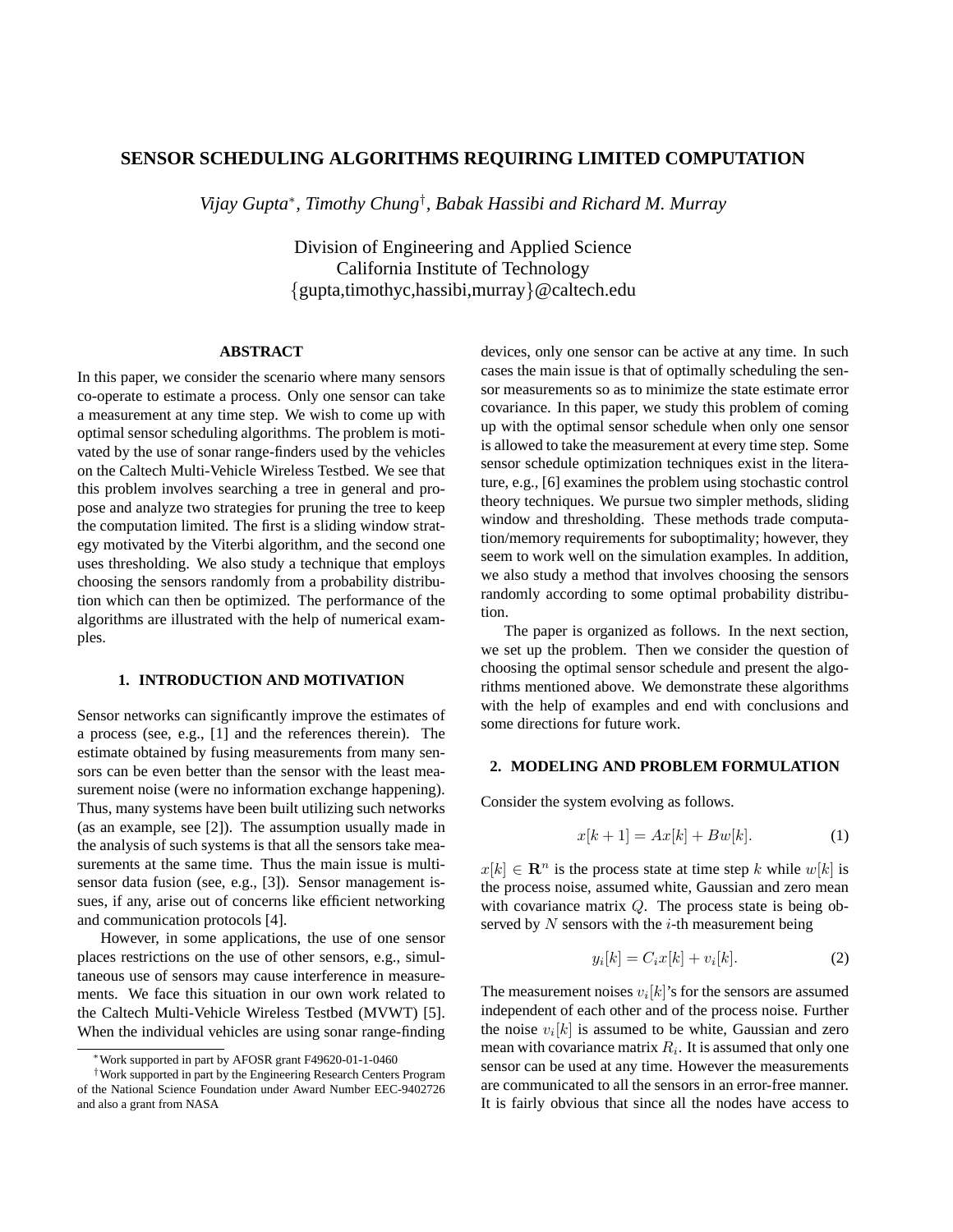the same measurements, all the state estimates are the same. Moreover, given a particular sensor schedule, the optimal estimate is obtained by a Kalman filter assuming a timevarying sensor. If we denote the estimate at time step  $k$ given measurements till time steps  $k-1$  by  $\hat{x}[k]$ , we can write

$$
\hat{x}[k+1] = A\hat{x}[k] + K_k(y_j[k] - C_j\hat{x}[k])
$$
  
\n
$$
K[k] = AP[k]C_j^T(C_jP[k]C_j^T + R_j)^{-1}
$$
  
\n
$$
P[k+1] = (A - K[k]C_j)P[k](A - K[k]C_j)^T
$$
  
\n
$$
+ BQB^T + K[k]R_jK[k]^T,
$$

where we have assumed that the  $j$ -th sensor takes the measurement at time step k. Assuming the initial state  $x[0]$  has mean zero and covariance  $\Pi_0$ , the initial condition for above recursions is given by  $P[0] = \Pi_0$  and  $\hat{x}[0] = 0$ .

It is obvious that the minimum error covariance  $P[k]$ achievable is a function of the sensor schedule. Thus, a more general problem is that of finding the optimal switching sequence. For simplicity and without loss of generality, we consider only two sensors and define the cost function to be the sum of the traces of the error covariance matrices for the two sensors over the running time of the system.

## **3. OPTIMIZATION ALGORITHMS**

We can represent all the possible sensor schedule choices by a tree structure. The depth of any node in the tree represents time instants with the root at time zero. The branches correspond to choosing a particular sensor to be active at that time instant. Thus, the path from the root to any node at depth d represents a particular sensor schedule choice for time steps 0 to d. We can associate with each node the cost function evaluated using the sensor schedule corresponding to the path from the root to that node. Obviously, finding *the* optimal sequence requires traversing all the paths from the root to the leaves. This procedure might place too high a demand on the computational and memory resources of the system. Moreover, in practical applications  $N$  might not be fixed a-priori. Hence we need some sort of on-line optimization procedure. We present some approximations which address these difficulties. The first two approximations aim at pruning the tree so as to keep it to a manageable size while trying not to lose the optimal sequence. The third algorithm aims at doing away with traversing the tree altogether although it tries to minimize only the expected steady state error covariance. We now consider these three schemes.

*Algorithm 1: Sliding Window:* This algorithm is similar to a pseudo real time version of the Viterbi algorithm. We define a window size d where  $d \, \langle N \rangle$ . The algorithm proceeds as follows:

1. Start from root node with time  $k = 0$ .

- 2. (a) Traverse all the possible paths in the tree for the next d levels from the present node.
	- (b) Identify the sensor sequence  $S_k, S_{k+1}, S_{k+2}, \ldots$ ,  $S_{k+d-1}$  that yields the minimum cost at the end of this window of size d.
	- (c) Choose the first sensor  $S_k$  from the sequence.
- 3. (a) If  $k = N$  then quit, else go to the next step.
	- (b) Designate the sensor  $S_k$  as the root.
	- (c) Update time  $k = k + 1$ .
	- (d) Repeat the traversal step 2.

The window size  $d$  is an arbitrary parameter. If it is large enough, the sequence yielding the lowest cost will resemble the optimal sequence for the entire time horizon. Also note that when we slide the window, we already have the error covariances for the first  $d - 1$  time steps stored; hence they do not need to be recalculated.

*Algorithm 2: Thresholding:* This algorithm is similar to that presented in [7], in the context of choosing the optimal controller from a set of many possible choices. We define a cut-off factor  $f \geq 1$ . The algorithm proceeds as follows:

- 1. Start from root node with cost 0.
- 2. (a) Traverse the tree by one step through all possible paths from the current node.
	- (b) Calculate the minimum cost till that time step.
	- (c) Prune away any branch that yields cost greater than f times the minimum.
	- (d) For the remaining branches, denote the cost of the nodes as the cost achieved by moving down the tree till the node.
- 3. Consider each node in the next time step as the root node and repeat the pruning step 2.
- 4. After N time steps or a sufficiently large time interval, declare the optimal sequence to be the one yielding the minimum cost till that time step.

The intuition behind the method is that any sequence which yields too high a cost at any intermediate time step would probably not be the one that yields the minimum cost overall. By playing with the factor  $f$ , we obtain a trade-off between the certainty that we would not prune away the optimal sequence and the number of branches of the error covariance tree that need to be traversed.

*Algorithm 3: Randomly Chosen Sensors:* In this algorithm, at each step, the sensors are chosen randomly according to some probability distribution, such that the  $i$ -th sensor is chosen with probability  $q_i$ . The probability distribution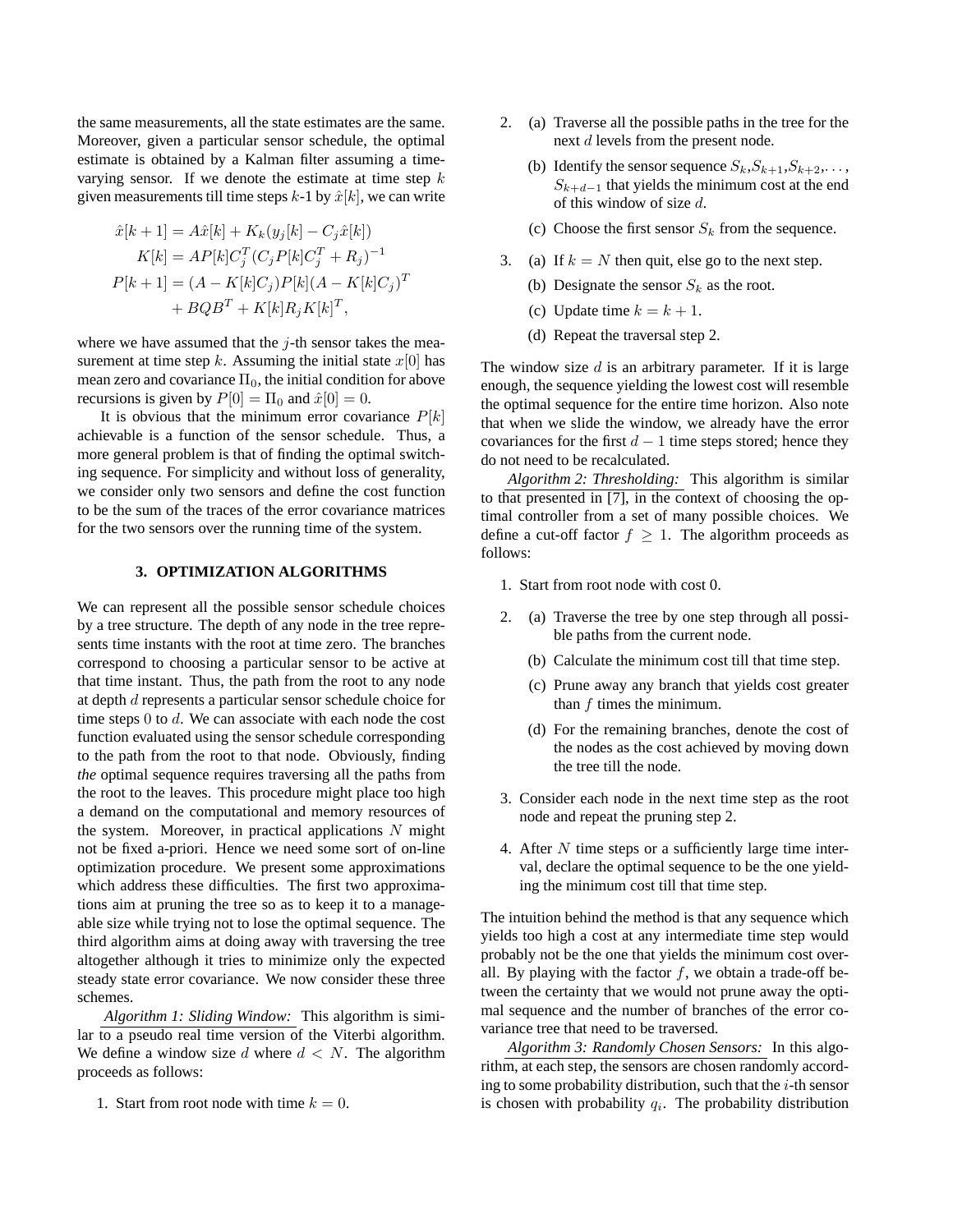is then chosen so as to minimize the expected steady state error covariance. Note that we can not calculate the exact value of the error covariance since that will depend on the specific sensor schedule chosen. Hence we optimize the expected steady-state value of the error covariance. Thus we are interested in

$$
E[P[k+1]] = E[BQB^{T} + AP[k]A^{T}] - \Delta,
$$

where  $\Delta$  equals

$$
E\left[AP[k]C[k]^T(R[k]+C[k]P[k]C[k]^T)^{-1}C[k]P[k]A^T\right]
$$

.

The quantity  $R[k]$  is the sensor noise that depends on the particular sensor chosen at time step  $k$ . Explicitly evaluating this expectation appears to be intractable. We can however obtain an upper bound as follows [8]. First note that the quantities  $P[k]$  and  $C[k]$  are independent. Moreover, since  $P$  is positive semi-definite and  $R$  is positive definite,  $APC^{T}(R + CPC^{T})^{-1}CPA^{T}$  is convex in P and we can apply Jensen's inequality. Using these facts yields the upper bound

$$
E[P[k+1]] \le BQB^T + AE[P[k]]A^T - \sum q_i \Delta_i, \quad (3)
$$

where  $\Delta_i$  equals

$$
A\left[E[P[k]]C_i^T(R_i+C_iE[P[k]]C_i^T)^{-1}C_iE[P[k]]\right]A^T.
$$

Following [9], we can prove that as long as  $A$  is stable, the modified Riccati recursion in equation (3) converges and the expected value of error covariance is the unique positive semi-definite solution of the correspoding modified algebraic Riccati equation. Note that A being stable is the usual case in practical applications of estimation.

The algorithm thus consists of choosing  $q_i$ 's so as to optimize the upper bound as a means of optimizing the expected steady state value of  $P_k$  itself. The optimization problem is solved under the constraint that all  $q_i$ 's should be non-negative and should sum up to 1. The problem can be solved by the gradient search algorithm or even by brute force search for small N.

#### **4. SIMULATION RESULTS**

In this section, we walk through an example demonstrating the use of algorithms developed above. We assume three sensing vehicles trying to locate a non-cooperating target. We model the target vehicle with the standard constant acceleration model [10] in two dimensions. Thus with a discretization step size of  $h$ , the dynamics of the vehicle can be modeled as in equation (1) with

$$
A = \begin{bmatrix} 1 & 0 & h & 0 \\ 0 & 1 & 0 & h \\ 0 & 0 & 1 & 0 \\ 0 & 0 & 0 & 1 \end{bmatrix} \qquad B = \begin{bmatrix} h^2/2 & 0 \\ 0 & h^2/2 \\ h & 0 \\ 0 & h \end{bmatrix}.
$$

The sensor model is the usual sonar model [11]. If the sensor is oriented at an angle  $\theta$  to the global x-axis the vehicle's measurement in the global frame is given by

$$
y(k) = \begin{bmatrix} 1 & 0 & 0 & 0 \\ 0 & 1 & 0 & 0 \end{bmatrix} x(k) + \begin{bmatrix} \cos \theta & -\sin \theta \\ \sin \theta & \cos \theta \end{bmatrix} v(k).
$$

The sensor noise has two components, range noise and the bearing noise. The range noise increases with the distance of the sensor from the target and the bearing noise variance can usually be modeled as a fixed multiple of the range noise variance for a given sensor. For simplicity, the two noises can be assumed independent.

In the numerical example, we consider  $h = 0.2$ . and the noise covariance matrices equal to

$$
Q = \begin{bmatrix} 1 & 0.25 \\ 0.25 & 1 \end{bmatrix} \qquad R_1 = \begin{bmatrix} 3.24 & 0 \\ 0 & 0.04 \end{bmatrix}
$$

$$
R_2 = \begin{bmatrix} 2.25 & 0 \\ 0 & 0.36 \end{bmatrix} \qquad R_3 = \begin{bmatrix} 2.56 & 0 \\ 0 & 0.16 \end{bmatrix}.
$$

The first sensor is placed at position corresponding to  $\theta =$ 0°, the second sensor at  $\theta = 90^\circ$  and the third at  $\theta = 45^\circ$ . We compare the algorithm performances over a time horizon of 15 steps. The cost function is simply the sum of the trace of the error covariance matrices of the three sensors from time  $k = 0$  to time  $k = 15$ .

Note that the simple strategy of always choosing any one sensor is not optimal. In fact we can easily verify that even a random sensor switching strategy usually reduces the cost. Calculating an optimal sequence by the use of algorithms discussed earlier can lead to significant improments. Figure 1 shows the improvement in the cost due to the predicted (sub)-optimal sensor sequence over using only the sensor 1 as a function of varying window sizes. The improvements over the strategy of using only sensor 2 or sensor 3 are even bigger. It can be seen from the figure that even a window size of  $k = 1$  leads to more than 20% improvement in the cost by predicting a good sensor switching strategy. Figure 2 shows the improvement in cost due to the optimal sensor sequence predicted by the thresholding protocol as the cut-off factor  $f$  is varied. Again, a large improvement can be obtained by using a fairly small thresholding factor. The optimal probability distribution for the random choice algorithm by optimizing the upper bound in equation (3) is  $q_1 = 0.45$  and  $q_2 = 0.23$ . If we find the optimal sequence by the thresholding algorithm, it turns out that in the steady state, the percentage of sensor 1 and sensor 2 in the sequence is each about 40%. For the probability distribution  $q_1 = 0.45$  and  $q_2 = 0.23$ , the steady state value of the upper bound of the sum of traces of the expected error covariance matrices for the three sensors turns out to be 2.51, which compares well with the value of about 2.2 obtained by the optimal strategy found from the thresholding algorithm.